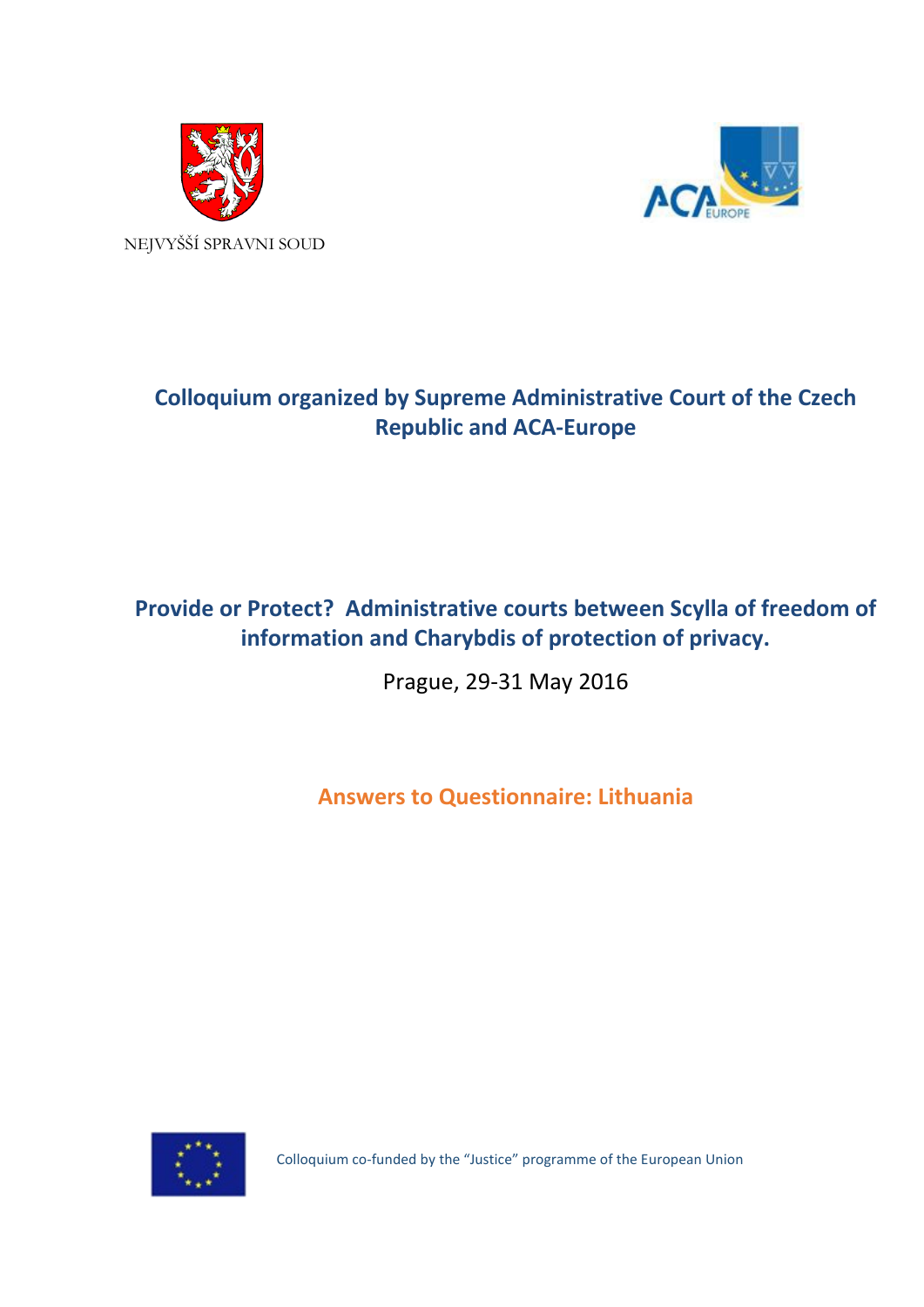### **The Report of the Supreme Administrative Court of Lithuania**

## Provide or Protect? Administrative courts between Scylla of freedom of information and Charybdis of protection of privacy

(questionnaire)

### **Part I**

1.Is the central administrative supervision over providing information and protection of personal data carried out by one administrative authority or are there specialized authorities for each of these fields or is there an absence of such an authority in any of these areas? Does the chosen model cause any application problems?

*The supervision over protection of personal data is carried out by a central state authority State Data Protection Inspectorate. There is no central institution with exceptional authority to supervise the provision of information in public sector.* 

*The complaints on the refusal to provide information may be addressed to an administrative disputes commission (regional or central) which carries out pre-trial investigation of administrative disputes including those related to free access to information. Applicant may also address their complaints to the Ombudsman ('Seimo kontrolierius') whose function is to investigate complaints about abuse of power, bureaucracy and other kinds of human rights violations in public administration. Submitting complaint to the Ombudsman or to an administrative disputes commission is by no means compulsory procedures before starting court proceedings. Thus in case the requested information is not provided, the person concerned may straightaway start court proceedings in administrative court.*

There is no indication that this model could cause problems in the discussed fields.

2.What types of information are excluded from providing? Is there one regime regarding all exclusions or is there any differentiation  $-$  e.g. absolute exclusion and relative exclusion?

*The basic rules in regard of this matter are laid out in the Law on the Right to Receive Information from Institutions and Establishments of the State and Municipalities (hereinafter called – Law on the right to receive information). According to Articles 1 and 15 of this Act, entities of public administration do not provide this information:*

- *1) Information, which is not related with the functions of respective entity of public administration, unless it is information about salaries of the employees;*
- *2) Information, which is an object of this entity's industrial property rights or an object of third party's copyright, neighbouring rights or rights of database producers (sui generis);*
- *3) Information in disposition of Lithuanian national radio and television or other state-funded public broadcasters;*
- *4) Information in disposition of schools, libraries, entities of scientific and scholarly research;*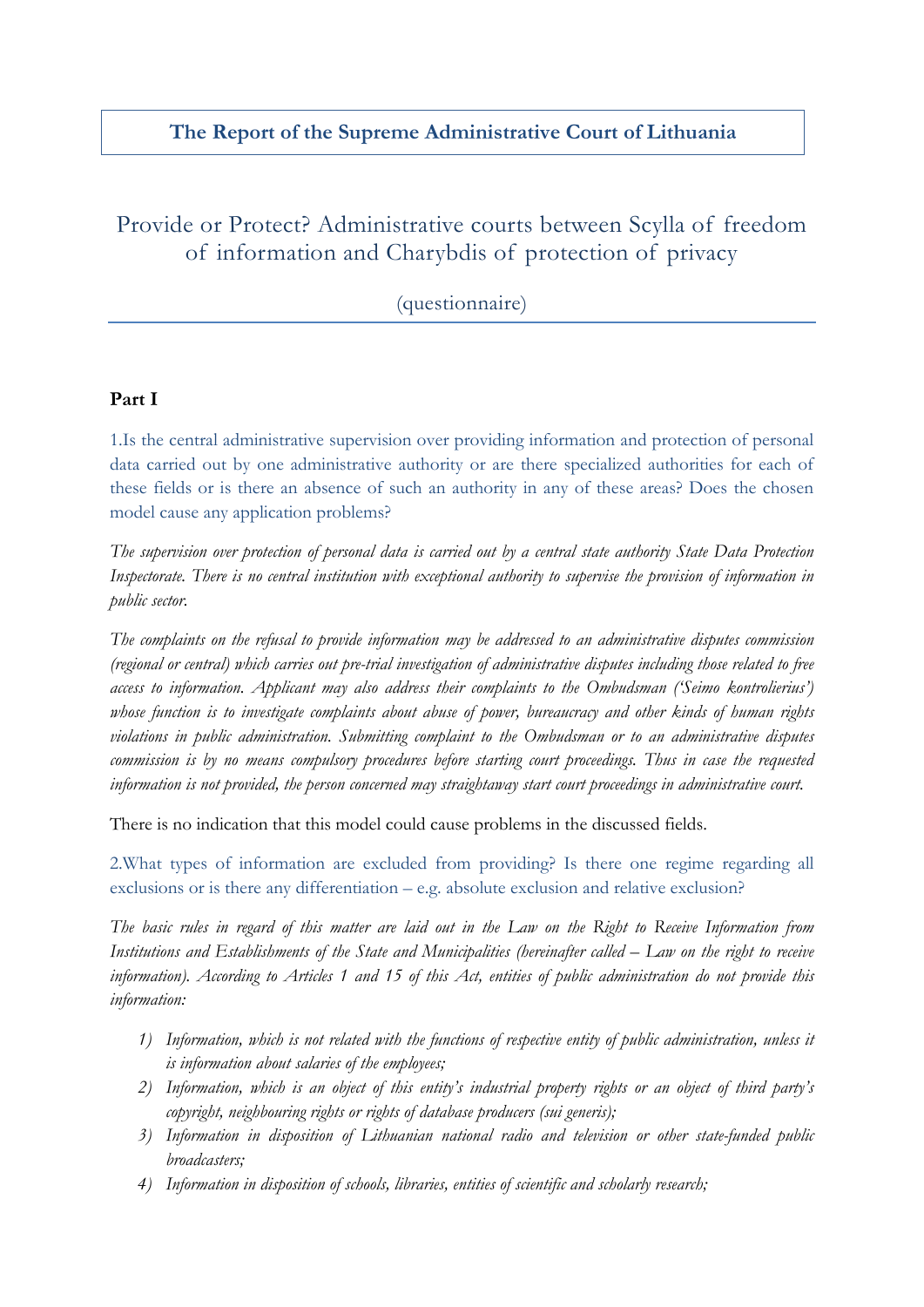- *5) Information in disposition of museums, theatres or concert entities, or entities, established by Lithuanian archive department under the Government of the Republic of Lithuania;*
- *6) Information, which is recognised as non providable because of national or public safety, interests of state defence, restrictions on use of statistical data, information, which is a state, commercial, professional or bank's secret or in other cases, prescribed by law;*
- *7) Information, which is provided according to other laws;*
- *8) When a person is obliged to justify the purpose for which he intends to use the inquired information.*

*The exclusion of such entities as schools, theatres and others, from the scope of the Law can be justified by the fact that they do not hold administrative authority.* 

*Some aspects of the right to receive information from public entities are regulated by specific regulation, for example in cases of information from public registers, courts, banks, public notaries, and in other various cases. For example, information from the Office of the Chief Archivist of Lithuania is provided under a special procedure. According to Article 20 of the Law on Documents and Archives the information is not provided, when it can be justified by: (1) interests of national safety, defence, international relations; (2) public safety; (3) privacy and other legitimate private interests; (4) prevention of criminal offences, in the interests of criminal investigation; (5) equality of parties in judicial litigation; (6) state's economical, monetary, currency exchange policies; (7) public and private commercial or other economical interests.* 

*On this point, one may also find of interest respective domestic case-law on the interpretation and application of the afore-mentioned legal acts. In judicial practice the basis not to provide information, which is not related with the functions of respective entity of public administration, was applied in such cases, where: relevant information was requested about a former employee (the Supreme Administrative Court's of Lithuania 2014-06-04 decision in case No. A525-1459/2014); a request about employee's personal information, such as ethnicity, health, family life and etc. (the Supreme Administrative Court's of Lithuania 2015-03-05 decision in case No. A-852- 502/2015). The basis not to provide information, which is provided according to other laws, in practice is often applied when information is requested from the revenue service (The Supreme Administrative Court's of Lithuania 2011-04-14 decision in case No. A575-757/2011; 2008-04-29 decision in case No. A143-763/2008); in matters of criminal procedure (the Supreme Administrative Court's of Lithuania 2014-11-27 decision in case No. A502-1940/2014; 2011-05-23 decision in a case No. A438-1447/2011) and etc. With respect to the refusal to provide information when a person is obliged to justify the purpose for which he intends to use the inquired information, one should note the case wherein the information of private nature (related to the child's wellbeing) was requested and the applicant failed to state the reasons for gaining access to this information (the Supreme Administrative Court's of Lithuania 2015-06-08 decision in case No. A-1457-624/2015).*

### 3.Are there any types of subjects governed by private law that have duty to provide information? If the answer is affirmative, what kind of subjects and what kind of information?

*In Lithuania there are subjects governed by private law that have duty to provide information. The afore-mentioned*  Law on the Right to Receive Information is applicable, among others, to the bodies, with power to carry out audit, *control (supervision), other entities of the state and municipalities, which are financed from the state or municipal budgets or governmental monetary foundations and have the power of public administration; companies and establishments, which provide public services; companies and establishments, fully or partially owned by the state or municipalities, joint stock companies and limited companies, in which state or municipality owns more than 50*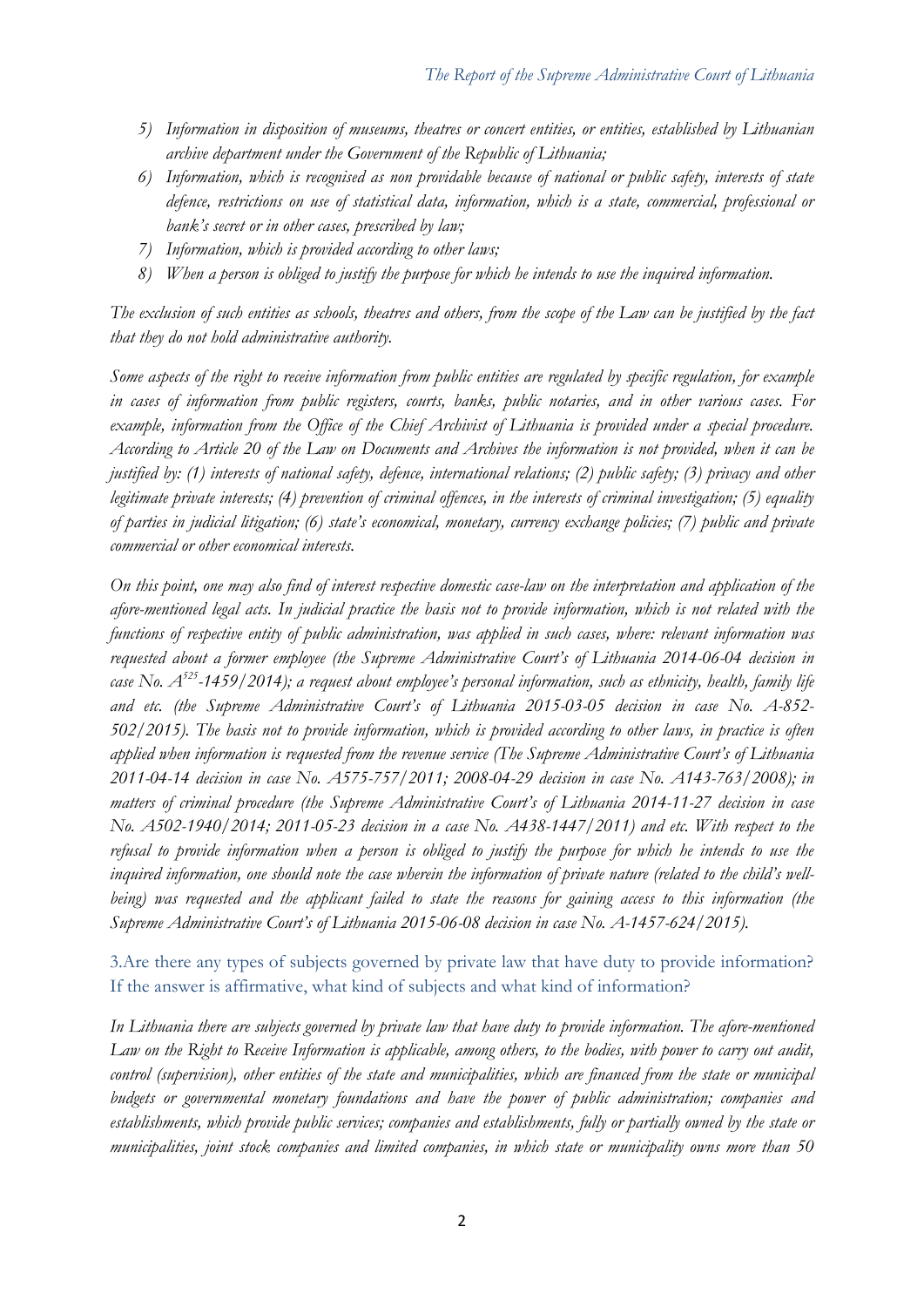*percent of shares, when these entities provide information about salaries of their employees following the procedure of this act.*

4.Are the salaries of the employees of the public sector subject to the right to free access to information as well? Does this cause any application problems regarding the personal data protection?

*The information about salaries of employees falls within the object of information, which entities of public administration are obliged to provide. This information must also be displayed on the official web page of respective entity. This legal imperative is set out in the Resolution of the Government No. 480. However, generally web pages display salaries for particular positions, without connection to particular individuals and their names. This requirement is laid out as follows: in the web page of entity, last year's average monthly salary rates and average monthly salary rates of recent annual quarter are displayed with connection to the number of employees performing the same duties (disregarding different departments). In case there is only a single employee in particular position, their last year's monthly salary rate and average monthly salary rates of recent annual quarter are displayed only with their consent.*

*Legal provisions on the right to access information about salaries of public institutions employees were interpreted in a case before the Supreme Administrative Court of Lithuania[1](#page-3-0) . Applicant in this case claimed that he has the right to be provided information about salaries of several public hospital employees. The Court decided that legal provisions of the Law on the Right to Access Information conferred the right to access general information about the salaries paid to certain types of positions at the hospital but did not entitle everyone to access particular salaries of concrete employees. The Court stated in this case that the public interest does not justify the need to access information about salaries of particular employees*

*It should be noted that salaries of public officials in senior positions are determined by the public acts of law. These include politicians, judges, public prosecutors, ombudsmen, heads of public entities, who were appointed by the Parliament, Head of the Parliament, heads of governmental entities, officers of intelligence and special services, specialised in crimes of corruption; in addition to that, their declarations on the value of private property are also publicly announced. These provisions create a limitation to the protection of privacy, however, it is considered as outweighed by public interest of transparency.* 

*To the date the case-law of national courts does not reveal any direct link between the established legal regulation and practical problems of personal data protection.*

5.Is the trade secret excluded from the free access to information?

*Trade secret is excluded from the free access to information by the Law on the Right to Receive Information (Articles 1 and 6) and by general provisions set out in the Civil Code (Article 1.116).* 

6.Are documents that are subject of intellectual property excluded from the free access to information?

*Documents, which are subject to intellectual property, are excluded from the free access to information. Articles 1 and 15 of the Law on the Right to Receive Information state that entities of public administration do not provide information, which is an object of this body's industrial property rights or an object of third party's copyright,* 

<span id="page-3-0"></span> $1$  Case No. A492-2809/2011 (22 September 2011).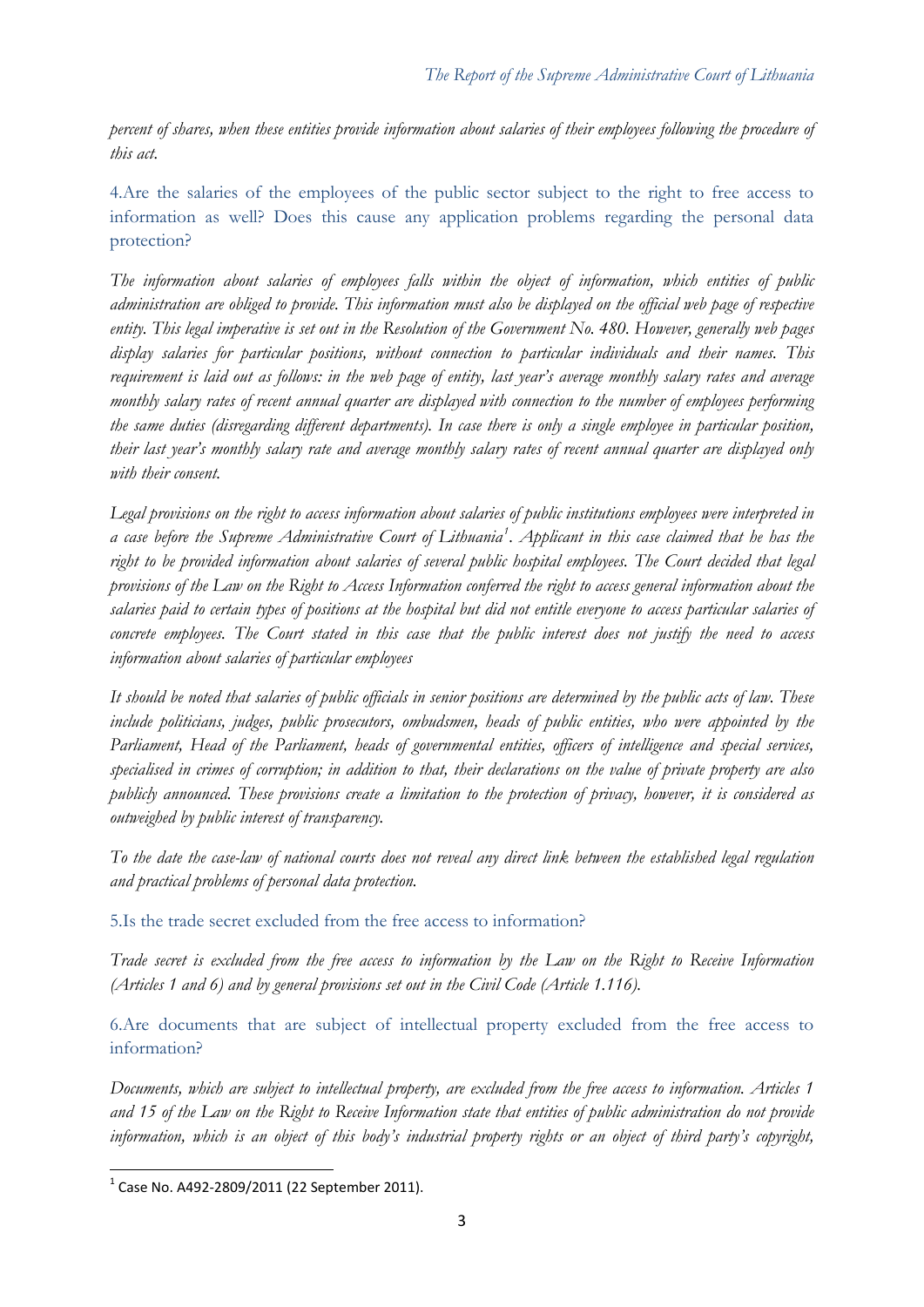*neighbouring rights or rights of database producers (sui generis). According to Article 16 of this Act, when entity refuses to provide information on the latter basis, it must specify the third parties that hold the respective rights.*

7.Does the right to free access to information cover as well the parts of an administrative file that contain data related to individuals or are these data protected? In which areas of public administration does this cause problems ?

*There is a general provision in the Law on the Right to Receive Information that states that a person has the right to receive private information about himself. According to the Law on Legal Protection of Personal Data, private information can be provided only when it is necessary for academic research, in regard of financial credits, insurance, healthcare, social insurance or is requested by entities with authority in the field of social welfare or public education. In other cases private information cannot be accessed by other individuals, unless it falls within the aforementioned exceptions in regard of salaries of certain public employees or other cases.*

8.Are data related to criminal proceedings or administrative delict proceedings or any data of quasi-criminal nature (typically files of secret police departments from the times of antidemocratic past) excluded from the right to free access to information?

*Information about ongoing criminal or administrative delict proceedings is only available for parties of respective case or their representatives. However, certain information can be publicly announced for the media, when it is deemed necessary for principles of transparency, public interest and etc. Once the case is solved, data can be accessed by third person. These principles and procedures are described in more detail in the following sections of this questionnaire.* 

*On the subject, the legal rules related to the persons, who secretly cooperated with USSR special services, should be mentioned. The publication of this data is differentiated inter alia according to the fact whether a person voluntarily admitted about the cooperation to responsible authorities. In this case, their names are classified as a secret of the state. The Law on Registration, Confession, Registry and Protection of Persons, who Secretly Cooperated with USSR Special Services, states that, despite the fact of confession, data about such cooperation is announced publicly, when (1) a person serves in a position of the President of the Republic, a member of Parliament or municipal council, member of the Government (a minister or Prime Minister), judge, public prosecutor or is a candidate for any of these positions; (2) when a person is prosecuted for crimes against humanity, war crimes or genocide and other cases, prescribed by law; (3) coded data about cooperation with USSR special services can be used for academic research, with permission of authorities; (4) data about cooperation with USSR special services is publicly announced, when a person does not confess having cooperated within given term. When a person secretly cooperated with USSR special services, some restrictions apply to them for taking up positions in civil service, law enforcement and political positions. One can assume that the stringency of this restriction is going to diminish over time. This consideration is based on the case-law of the European Court of Human Rights (see Sidabras and Džiautas v. Lithuania, 55480/00 and 59330/00, 27 July 2004, Information Note 67; Sidabras and others v. Lithuania, 50421/08, 23 June 2015, and Rainys and Gasparavičius v. Lithuania, 70665/01 and 74345/01, 7 April 2005; see also Verein gegen Tierfabriken Schweiz (VgT) v. Switzerland (no. 2) [GC], 32772/02, 30 June 2009, Information Note 120).*

#### **Part II**

#### 9. Public availability of decisions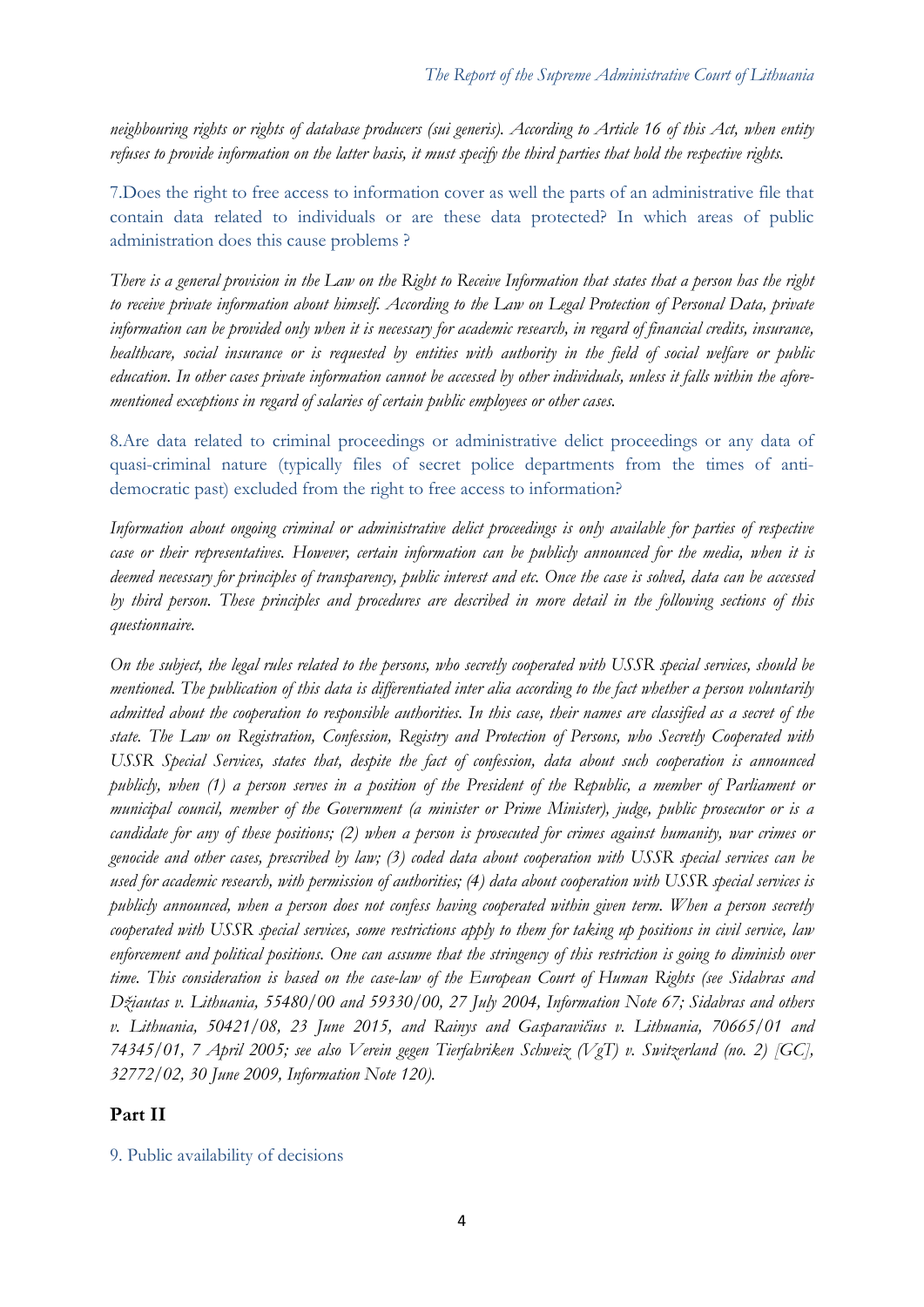9.1 Are there any sorts of decisions in your jurisdiction that are not published at all (e.g. decisions with classified status or other decisions with restricted access)? If so, please describe typical cases and give indicative statistic that can illustrate the frequency and relevance of such cases.

*Depersonalizing judicial procedural documents is regulated by the Rules of Judicial Council. Under general rule anonymized versions of all decisions, by which disputes are solved, are published on-line. This also means that decision is not published, if it was reversed by appellate court. The category of unpublishable information also includes:*

- *1) court's orders (acts, by which court solves the dispute preliminary);*
- *2) court's permissions to carry out particular actions, judicial decisions on divorce by mutual consent of the spouses and decisions on agreements for consequences of divorce;*
- *3) judicial acts on procedural questions (for example, appointment of expert's examination, provisional safeguards, suspension of the case, etc.);*
- *4) non-final decisions, by which dispute is not solved substantially (for example, refusal to accept the claim, decisions to consolidate or separate cases, transition of the case to another court, etc.);*
- *5) decisions in cases, which were examined in closed hearings (these usually include decisions in regard of adoption, asylum seekers or when case material was rendered as classified).*

*According to Article 12 of the Law on Administrative Proceedings, court can decide that all or a part of a case is not to be publicly available, when it is necessary in order to protect secrecy of a person, his privacy or property, confidentiality of person's health, or if there is a serious basis to believe, that a secret of the state, service, a professional or commercial secret could be revealed. These decisions can be published if the president of respective court decides to make an exception based on the need to inform the public about judicial practice on this matter or in cases with public interest. Concrete data about how many decisions are not published is not tracked.*

9.2 If a third person (not a party of respective case) wants to obtain your decision, what is the procedure? On-line availability of decisions is to be discussed below, so kindly describe here only other options (e.g. whether it is possible to ask for a decision by snail-mail, whether any fee apply etc.)

*The right to get acquainted with a decision in a case, which was already solved and the decision has come into effect, by a third person is protected by Article 37(1) of the Law on Courts, Article 12 of the Law on Administrative Proceedings and other acts, which regulate different kinds of judicial procedure. In case media requests a copy of a decision which has not yet come into effect, anonymized version is provided with a note that decision has not yet come into effect. Other third persons can also get acquainted with solved decisions and case material in person. A person, who wants to get acquainted with a solved case, has to deliver a written request, his name, place of residence and personal code. Such requests are solved by the judge, who is dealing with the case, or the president of the court. There is no fee to get acquainted with the material of a case, although fee applies when a copy is requested. Amount of this fee is regulated nationwide and is based on the principle that only necessary costs are covered. Although, such requests are usually dealt with using the digital communication devices (in these cases no fee is applied).*

*It also can be noted that, as far as it concerns communication with mass media, there are specific restrictions, set out by the Judicial Council, according to which some information is not provided: (1) information, announcement of which could breach rights to privacy of personal life or other human rights and freedoms; (2) a secret of state, service or professional, commercial, bank's secret; (3) information, which can be degrading to human dignity; (4) information, related with a case on adoption, asylum, or other classified case; (5) which allows to identify un*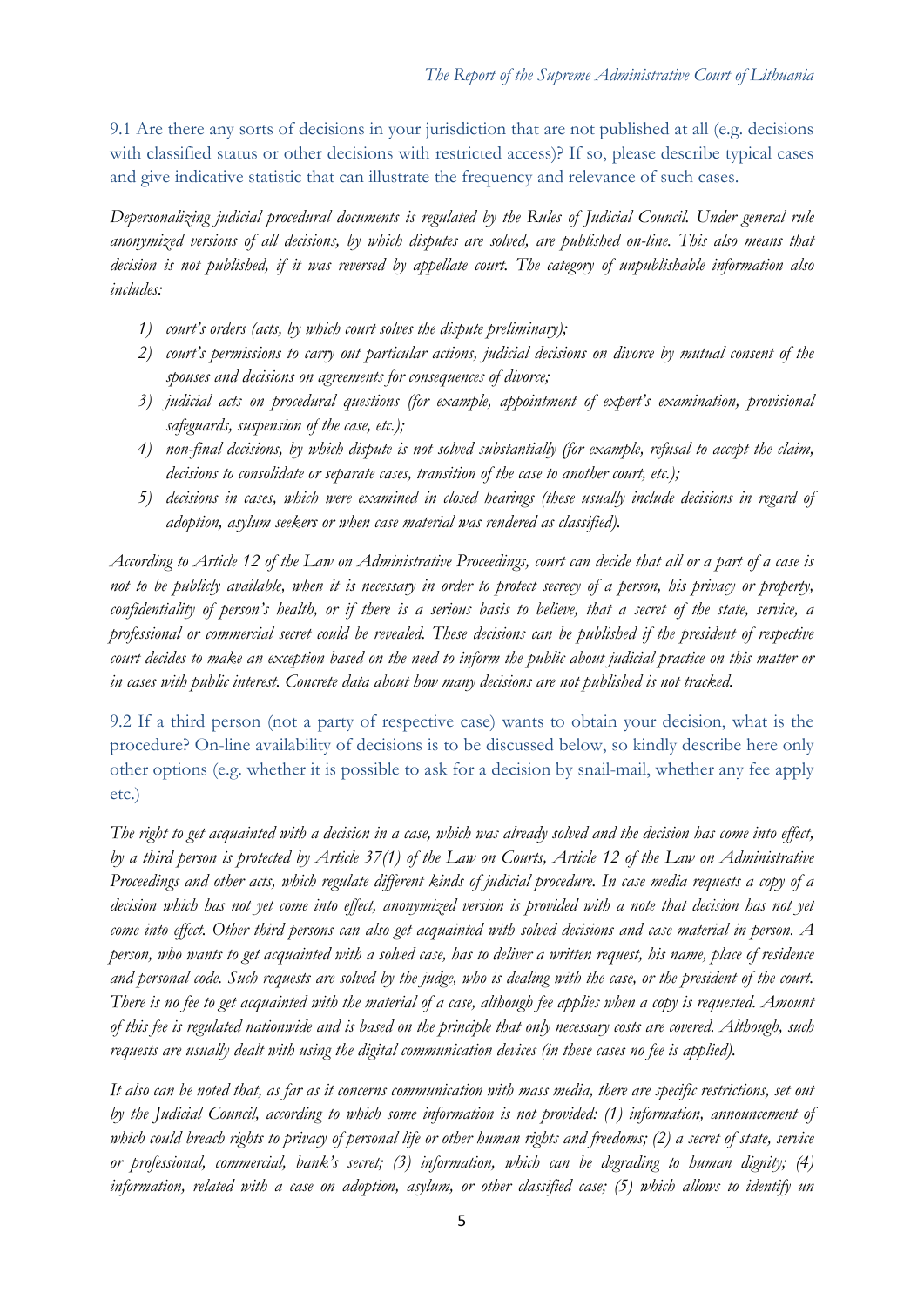*underage party; (6) when announcement of information would interfere with judicial procedure; (7) which reveals data of pre-trial investigation, except data, concerning acts of court (about a hearing, judgment, their reasons and etc.), if announcing would not interfere with the investigation; (8) material of cases, which have not been solved yet, unless it is about decisions, which have been anonymized and published in web page of courts'; (9) other information, which is prohibited to announce by law.*

9.3 Is there any official collection of selected decisions of you instance (apart on-line publication of decisions – see below)? If so, please describe in detail the procedure of its issue. In particular, please focus on the selection process of decisions that are to be published, the frequency of publication and the form of publication. Indicate, whether the collection is published directly by your instance, by some other public body or by an independent publisher. If the collection is published by an independent publisher, please describe the form of cooperation (i.e. whether the publisher has exclusive rights to publish the collection, whether the publisher does any editing of published decisions etc.) Are decisions that are chosen for the publication regarded more relevant by your instance or by general public?

*The Supreme Administrative Court of Lithuania directly publishes reviews of its case-law, periodically issues its own journal and annual report. Decisions for publication in all of these are selected according to the criteria of importance and in regard whether decision brings novelties or change to the established case-law, i.e. usually more relevant for the public from the viewpoint of the court. Particular decisions are gathered by staff of the court and, with respect to the journal also approved by the majority of judges. All decisions or summaries are published without private data, which is removed following the rules of anonymization as described further. There are generally twelve reviews of the case-law published every year. They are available in digital form and include the summaries of selected decisions. The journal of the court is published twice per year in paper and digital form. It includes full texts of selected decisions and a note, which states the rule of particular decision. Every year the Court also releases its annual report in digital form. It presents commentaries on tendencies in the Court's case-law and short summaries of the most significant decisions.*

*The afore-mentioned reports on the case-law are mainly directed at the institutions of public authorities and professionals working in the sphere. Where the public in general is concerned, one should note the Annual Reports. These documents mainly focus on the decisions of the Court related to the protection of human rights (Available online [<http://www.lvat.lt/en/annual-reports.html](http://www.lvat.lt/en/annual-reports.html) >).*

10. Editing and anonymization of decisions

10.1 Do you anonymize published decisions? If so, please describe in detail the procedure. In particular, please describe who is in charge of anonymization, whether there are any particular statutory or other rules governing anonymization (apart general privacy/data protection rules) and what data are anonymized.

*Each published decision is anonymized. Process of judicial decisions' publication is regulated by the rules of Judicial Council. Anonymized versions are prepared and published by staff of the court or judges, authorized by the presidents of courts. Usually it is carried out by assistants of judges.*

*Such versions of judicial decisions are published within the period of 10 workdays after particular decision comes into effect. When the case is presented to media, anonymized decision can be published before it comes into effect. Data, which is anonymized in judicial decisions, includes:*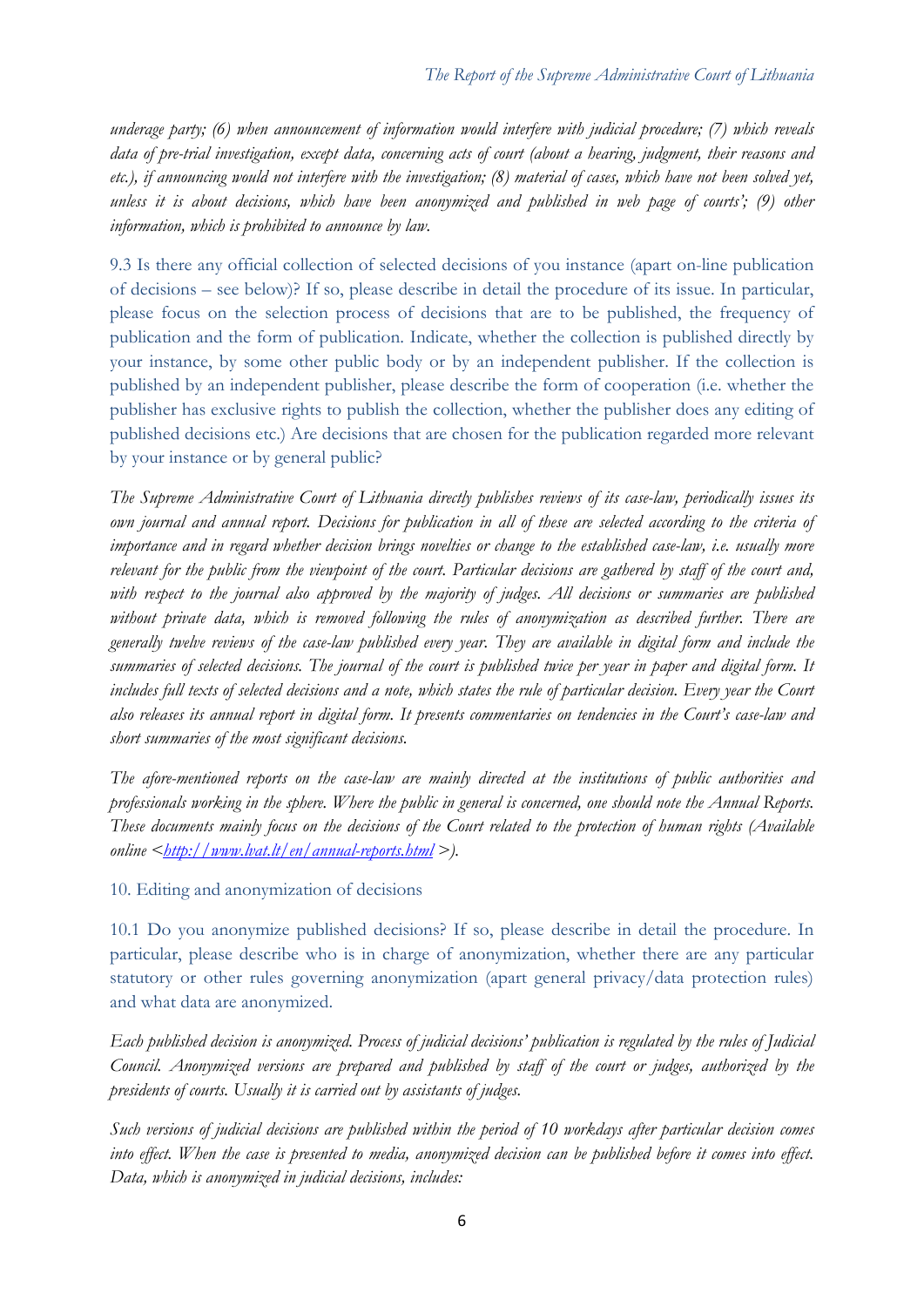- *1) Secrets of the state, of service, also, professional, commercial, bank secrets or other data of this sort, when it is prescribed by law;*
- *2) Personal number of natural person, address of residence, date and place of birth, as well as date of marriage, divorce or death;*
- *3) Data, which would allow to identify property, ruled by natural persons – registration plate numbers of vehicles, numbers of bank accounts, codes, addresses of real estate, other similar information;*
- *4) Other private data, on request of the subject concerned.*

10.2 If anonymization practice changes, does it affect already published decisions (i.e. are past decisions subsequently anonymized/de-anonymized with every change of anonymization rules)?

*There have been no significant changes of anonymization practice, therefore Lithuanian legal system has not yet met this challenge of retrospective application. So far, such obligation is not included in relevant law.*

10.3 Describe any subsequent problematic issues that you noted in your jurisdiction regarding the anonymization (e.g. different practices of different supreme instances, strong public debates, impact of de-anonymization of decisions by media etc.)

*From a practical level, it shall be noted that the anonymization of decisions is carried out by semi-automatic software, so there is a risk of mistakes, where some private data is omitted and left available in the anonymized version of decision. Such mistakes are usually fixed by periodic internal checks or when an inquiry of party is made.*

*One should also note the discussions concerning the constitutional problems of depersonalizing judicial procedural decisions in the national legal doctrine. On this point, a representative of Lithuania's legal science has expressed the view that "in all instances the depersonalisation of the data regarding the sides in a case is not substantiated at the levels, either inasmuch as it concerns the constitutional or the EU law, or the ordinary level of the laws of the Republic of Lithuania. The public openness of court resolutions and the data on case parties thereof constitute an important public control system of the courts. The depersonalisation of the public case parties contradicts the*  doctrine of the Constitutional Court of the Republic of Lithuania." (See A. Šindeikis. Constitutional Problems of *Depersonalizing Judicial Procedural Decisions. Jurisprudencija No 3)117), 2009, p. 41–58. Summary in English available online < <https://www.mruni.eu/upload/iblock/76c/3sindeikis.pdf> >).* 

10.4 Do you edit published decisions? If so, please describe in detail the procedure. In particular, please describe who is in charge of editing, what information is added/removed in the process of editing (incl. metadata).

*Publicly announced anonymized decisions essentially are not edited – only the previously mentioned private data is removed and a tag is made, which indicates that particular document is the anonymized version of court's decision. Other collections of published decisions are edited in a previously described way.*

10.5 Has the development of the right to be forgotten affected in any way the anonymization or publication of your decisions? If not, is it a topic that is being considered in your jurisdiction with regards to the publication of court decisions?

*Due to the fact that in Lithuania the anonymization rule covers any decisions, the development of the right to be forgotten has not sparked any significant considerations that we would like to point out in this report. Nevertheless, one may assume that this subject may be relevant with respect to the judgments of the European Court of Human*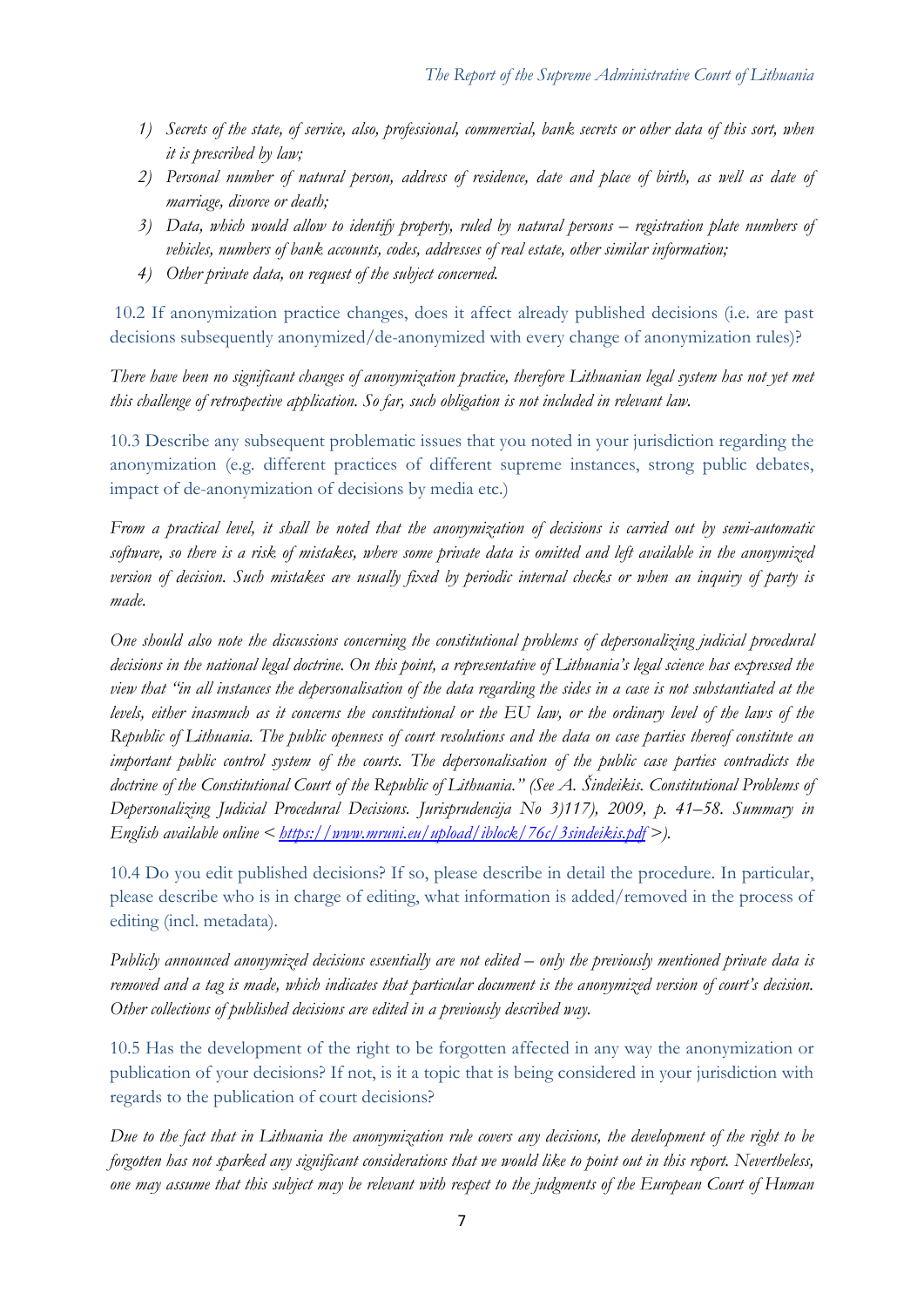*Rights (hereinafter the ECtHR) and the Court of Justice of European Union (hereinafter the CJEU). Under general rule the judgments of theses courts are not usually depersonalized. The name of the applicant generally is publicly available. Moreover, it is not unlikely that the facts of the case lodged against the state are peculiar and thus have attracted attention from the public. Due to the fact that there is no common practice to depersonalize the judgements of the ECtHR and the CJEU, one may consider whether this practice adversely affects the protection of personal data.* 

### 11.On-line publication of decisions

11.1Are decisions of your instance available on-line? If so, please indicate whether on-line all or only selected decisions are published on-line (if only selected decisions are published, please describe the procedure of their selection).

*Under general rule all decisions which have come into force are available on-line. The exceptions to this rule are discussed in previous answers of this questionnaire.*

11.2Describe the form of on-line publication of you decisions. In particular, indicate whether your decisions are published through your own website or whether it is done through some different on-line service (e.g. through a common platform operated by a ministry of justice, by a judicial council etc.) Kindly add also sample screenshot(s) or link(s).

*Judicial decisions are published on-line anonymized, through a common platform administered by the Judicial Council* (<<u>http://liteko.teismai.lt/viesasprendimupaieska/detalipaieska.aspx?detali=2 >). Also, there is a</u> *private funded search engine and database for published judicial decisions ([<http://www.infolex.lt/tp/>](http://www.infolex.lt/tp/)). In addition to that, decisions on legality of normative acts are published in the national registry of legal acts, which is the official platform for publication of adopted laws ([<https://www.e-tar.lt/portal/index.html>](https://www.e-tar.lt/portal/index.html)). Latter decisions and decisions from court's reviews are also published in the web page of the Supreme Administrative Court of Lithuania* (<*http://www.lvat.lt/lt/normines-bylos.html*>).

11.3What are available file formats in which your decisions are available on-line? Apart enumerating particular file formats, kindly indicate whether your instance systematically sticks to any commonly accepted open data policy. Also, please indicate whether your instance publishes on-line only individual decisions or whether whole datasets are available to the public for further re-use. If datasets are available for further re-use but not publically, please describe to whom and under what conditions such datasets are made available.

*Decisions are publicly available in Office Open XML, \*.docx format. There are periodic checks by supervisory officers on whether all decisions are published on-line, which ensure that open data policy is followed in practice. Special software has the function on direct inquiry to display which decisions have not been published on-line, so requirements for their availability are usually met. Only individual decisions are available publicly on-line, rest of case material can be reached only by the parties of the case. Its availability is based on the same rules as the previously described availability of non-anonymized decisions and other data in paper format.*

12.Public availability of other documents

12.1Are there published on-line personal information about members of your instance? In particular, please describe whether there are CVs available, in which length and form (e.g. on a court website) and eventually what information is regularly published (e.g. education,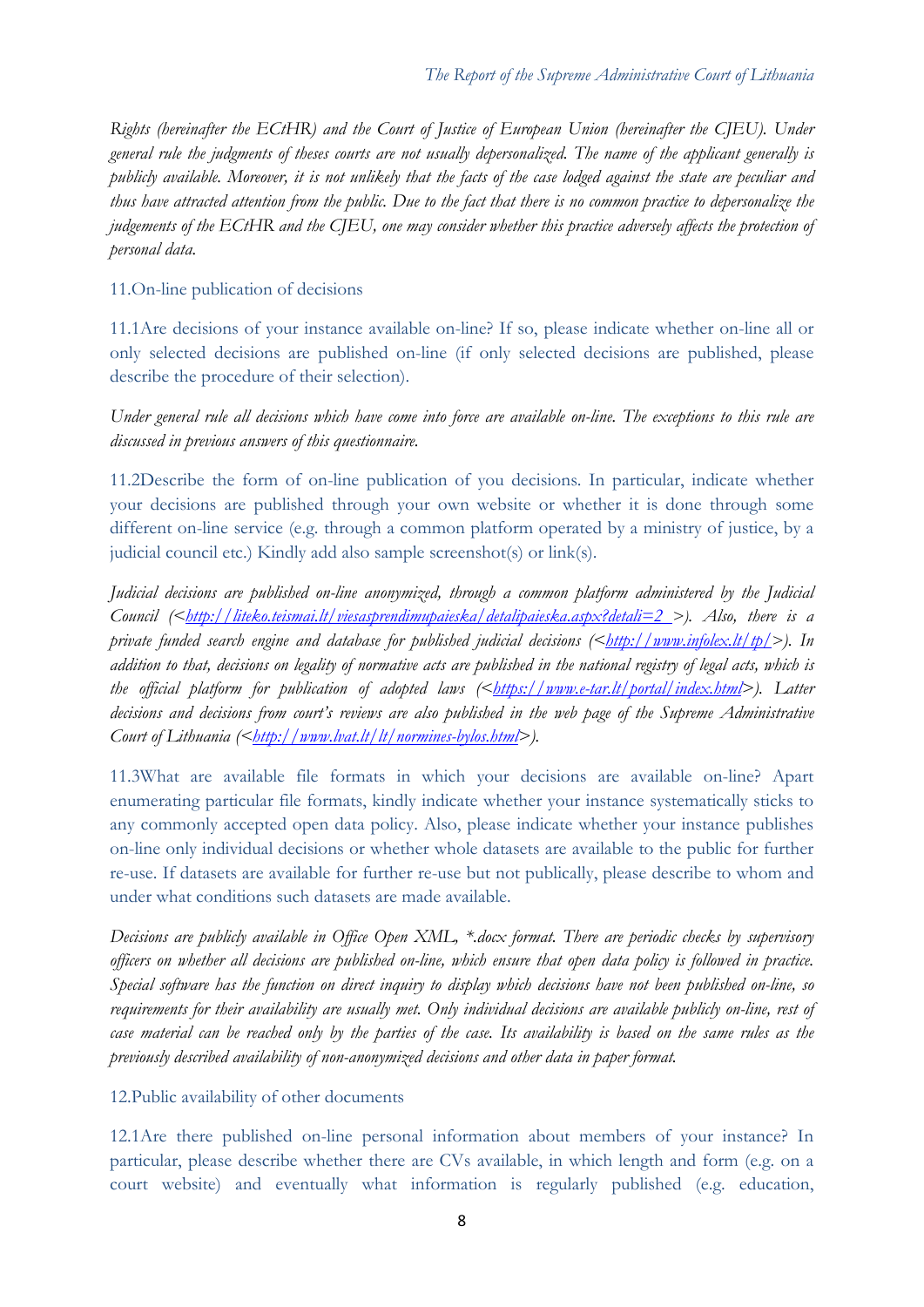memberships, political beliefs, marital status etc.) Also, please indicate whether the publication of information about members of your instance is compulsory, whether the members of your instance are free to decide about the structure and content of such information and whether you noted any issues in that regards (e.g. there was a big debate in the Czech Republic over the publication of past membership of the judges in the communist party). Please add a sample link or a screenshot of how such personal information about a member of your instance looks like.

*On the court's web page a brief CV of every judge can be found ([<http://www.lvat.lt/lt/struktura-ir](http://www.lvat.lt/lt/struktura-ir-kontaktai/teisejai.html)[kontaktai/teisejai.html>](http://www.lvat.lt/lt/struktura-ir-kontaktai/teisejai.html)). They consist of information about previous work experience and language skills. In addition to this, on the web page of National Judicial Administration information about birth year and birth place of judges is available ([<http://www.teismai.lt/lt/visuomenei-ir-ziniasklaidai/teismai-ir-teisejai/teiseju](http://www.teismai.lt/lt/visuomenei-ir-ziniasklaidai/teismai-ir-teisejai/teiseju-biografijos/1693)[biografijos/1693>](http://www.teismai.lt/lt/visuomenei-ir-ziniasklaidai/teismai-ir-teisejai/teiseju-biografijos/1693)). Publication of afore-mentioned data is compulsory for presidents of courts, however, in practice this information is displayed about all judges and there have been no significant problems associated with this matter. Besides that, declarations of property and income are publicly announced in the web page of the national*  revenue service each year, this is compulsory for all judges ([<http://www.vmi.lt/cms/metines-gyventojo-seimos](http://www.vmi.lt/cms/metines-gyventojo-seimos-turto-deklaracijos-duomenu-israsai#_48_INSTANCE_3Ni29M7UxCmY_=default.aspx)*[turto-deklaracijos-duomenu-israsai#\\_48\\_INSTANCE\\_3Ni29M7UxCmY\\_=default.aspx>](http://www.vmi.lt/cms/metines-gyventojo-seimos-turto-deklaracijos-duomenu-israsai#_48_INSTANCE_3Ni29M7UxCmY_=default.aspx)).*

12.2Which case-related documents other than decisions of your instance are published on-line (e.g. dissenting opinions, advocate general submissions, submissions of parties, records of chamber deliberations etc.)? Please, describe how these documents are published, i.e. where and in which format (e.g. on a website through a search form, in open data formats, etc.). If your instance publishes these documents in open formats, kindly provide a sample link to a particular dataset.

*Besides decisions in individual cases, documents from cases on legality of normative acts are published on the court's web page. These usually include petitions to evaluate the legality of particular act. They are published in \*.pdf format*  $(\leq_{\text{http://www.bat.lt/lt/normines-bylos.html})$ . According to the official rules on courts' communication *with mass media, it is recommended to inform the public (by press releases or other means of communication with mass media) about all steps in processing the cases that can be particularly important for the public. This is usually carried out in a form of press releases. Replies to the requests of mass media must be delivered in one day.*

12.3Are the members of your instance allowed to publically comment or annotate on their own decisions or other decisions of your instance? If so, please describe common forms in which this is done (e.g. in law journal articles, in public debates on case-law organized by the respective instance etc.)

*In Lithuania judges are entitled to provide comments and they have exercised this right on few occasions. In this process judges are bound by judiciary norms of ethics. Article 8 of the Code of Judicial Ethics states that, in respect for principles of justice and impartiality, judges must not express their views on particular ongoing cases. Article 13 prohibits public comments about cases being solved by other judges. However, Article 5 of this Code requires judges to follow the principles of transparency and publicity. According to Article 11, judges have to ensure publicity of their decisions, present reasons for their decisions personally or by press representatives; provide information for the public in accordance with procedure, prescribed by law. According to the Rules on Providing Information about Judicial Activities for the Media (adopted by the Judicial Council), courts provide information for the public by press releases, short commentaries or interviews, in press conferences or other events, by participating in television or radio, publications, legal education, announcing information in courts' web pages, by issuing an electronic newsletter*